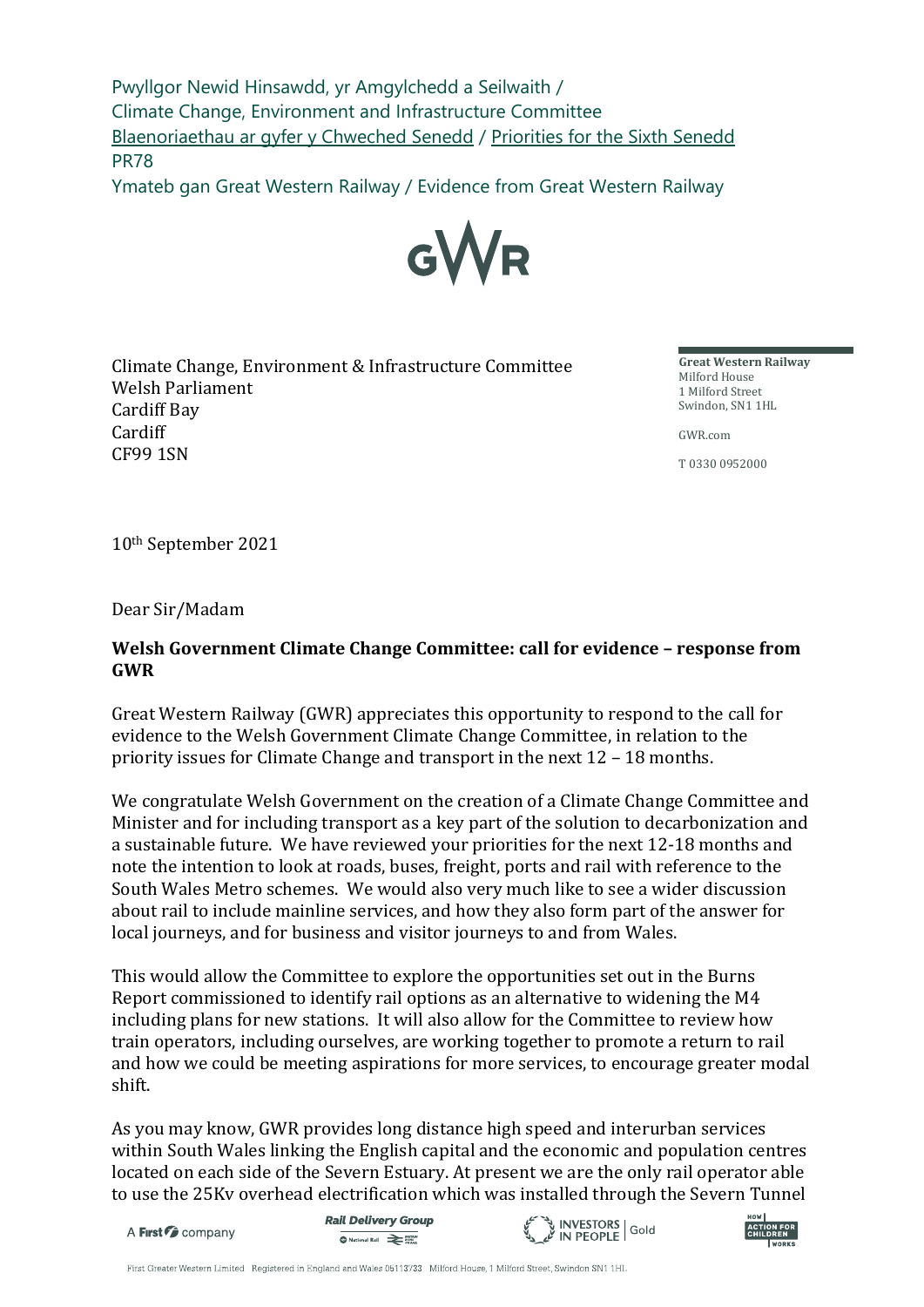to Newport and Cardiff, energized at the start of 2019 which eliminated diesel operation on our high speed services between Cardiff and London Paddington. We have recently brought the first all electric train from London to Cardiff and intend to start using these services to supplement our hybrid Intercity Express Trains for major events at the Principality Stadium.

GWR has created a small team dedicated to promote and implement sustainability initiatives, and we are presently working with rail industry partners to map out a decarbonisation strategy for the Network Rail Wales and Western sector. This is primarily focused on rail traction – rolling stock – but the scope of our approach also considers the means to secure decarbonisation in the rail industry estate – at stations and maintenance depots. For information, we attach a short paper which sets out our thinking on aspect of decarbonizing rail transport. This was previously submitted to the Department for Transport when it is issued a call for ideas earlier this year.

With specific reference to Wales, and to priorities for the next 18 months, GWR suggests that Welsh Government seeks that the industry plans led by Network Rail for traction decarbonisation prioritises the extension of the electrification of the South Wales Main Line to harness and exploit that the latent capacity of the bulk supply point off the National Grid at St Brides, between Newport and Cardiff.

Electrification of the rail network has to be viewed as a "whole system" upgrade, and is dependent on infrastructure compatibility, notably signalling. Consequently the rollout of further electrification in Wales is dependent on wider modernization proposals. That said we regard completion of the Great Western Electrification Programme (GWEP) as originally conceived is an immediate priority, with wiring extended west to Swansea.

This would permit electric operation of the high speed service to Paddington, while also giving opportunity for TfW to consider operation of local services by electric or bi-mode (battery, not necessarily diesel) traction.

The committee's interests could be widened beyond the rail network in Wales and could also look at cross border services – in particular the busy corridor between Cardiff, Newport and Bristol. The descoping of the Great Western Electrification programme also saw deferral of electrification into the centre of Bristol and Temple Meads station. Completion of the remaining six mile section from Bristol Parkway and Patchway into Temple Meads would permit the operation of electric trains between central Bristol, Newport and Cardiff. It would allow operation of these services by recently built high quality electric units which can be operated in 12 coach train formations. Completion of electrification into Bristol from Patchway would offer journey time reductions, more seating capacity and better on train ambience on this busy key corridor between adjacent cities.

Extension of electrification which permits wider electric train operation also offers a means to unlocking some of the proposals of the Burns Commission, to provide a genuine alternative to private car in South East Wales. The better acceleration and braking capability of electric traction assists where stations are sited close to each other as in a metro style operation. Capacity is therefore optimized without recourse to possible costly infrastructure solutions to provide these outcomes.

We hope the above comments and observations are of value for Ministers and the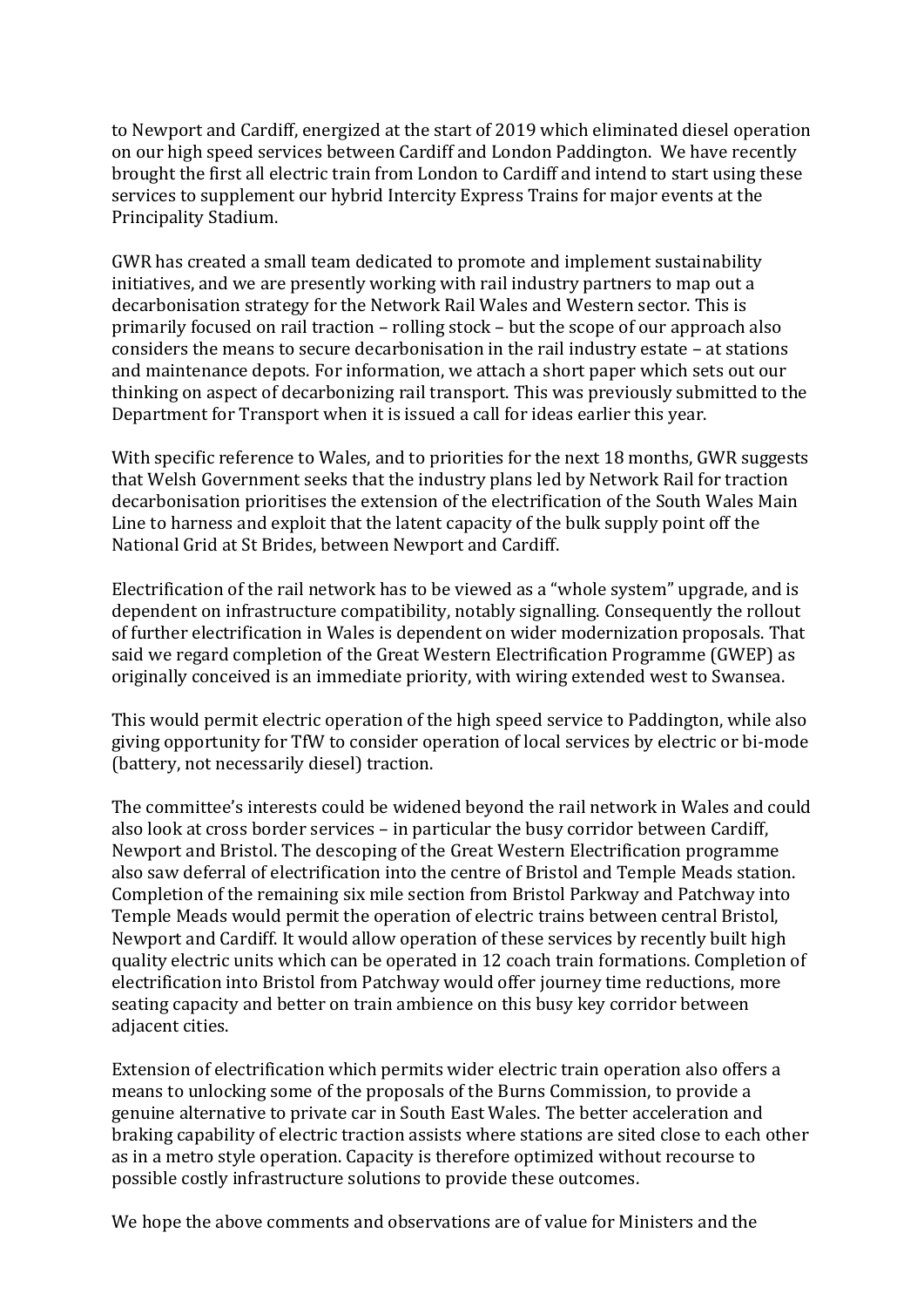Climate Change Committee. I would be most happy to discuss any aspect further with you, and I do hope that the Committee will feel able to add rail into i

Yours sincerely

Mark Hopwood

Mark Hopwood **Managing Director**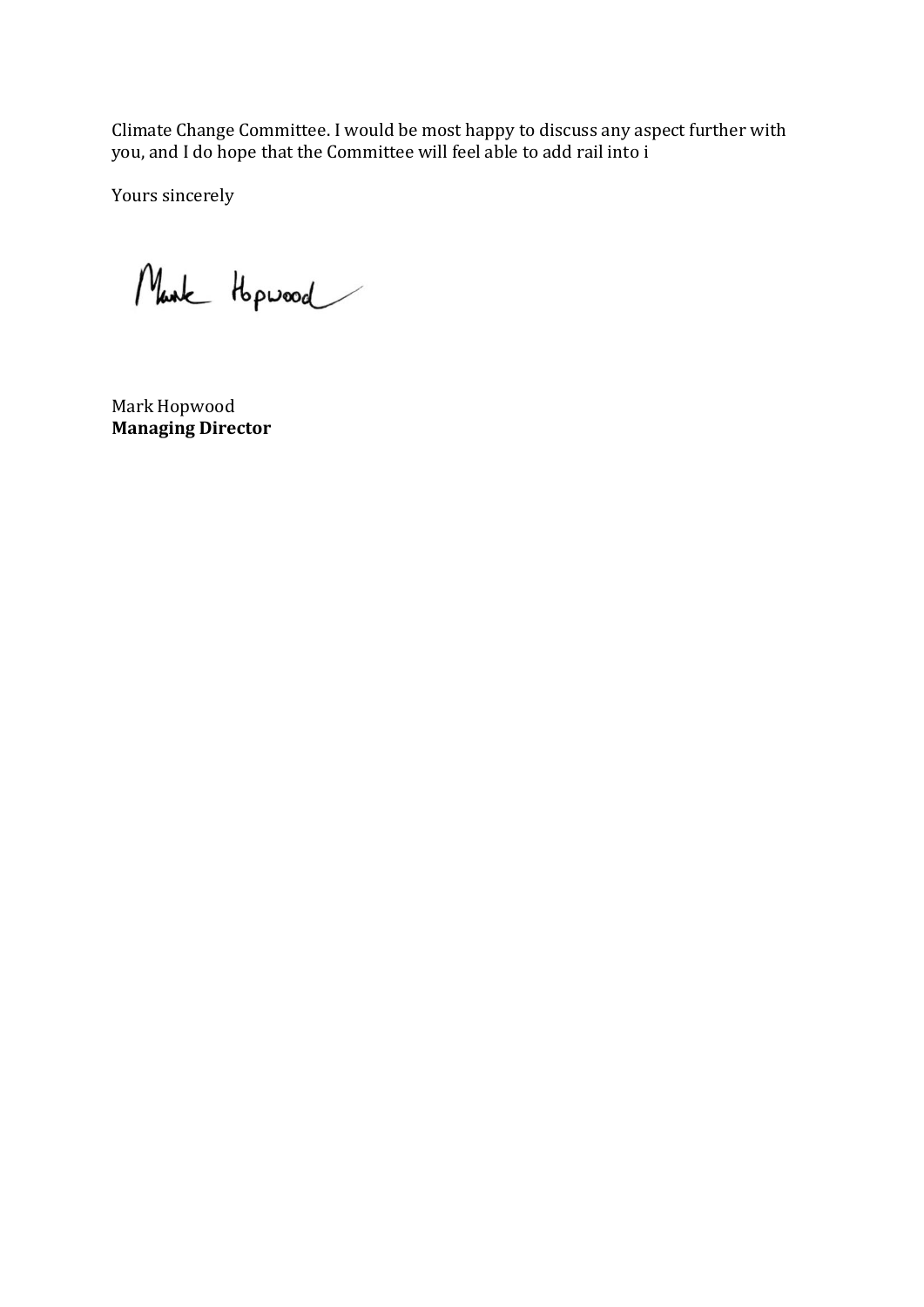### **Great Western Railway response to Department for Transport Consultation**

## **"Creating a plan to decarbonise transport: call for ideas"**

We are supportive of the Government's commitment to achieve net-zero carbon emissions across UK industry by 2050, including the proposed removal of all diesel-only trains by 2040. We are always willing to engage with Government, industry bodies and other stakeholders to achieve this aim.

This paper outlines four areas for consideration when developing plans for the decarbonisation of rail.

## **1. Decarbonisation of rail fleet**

We have already seen the benefits of electrification in reducing our traction carbon emissions and are fully supportive of previously deferred sections of route being reprioritised for electrification. This will ultimately extend the reach of our current electric fleet and reduce the number of diesel trains required to fulfil service requirements.

In addition to electrification programmes, we are committed to reviewing emerging technologies such as bi-mode/hybrid, battery fuel cell and hydrogen power (alone or alongside other technology) and assessing feasibility for services and rolling stock on the GWR network.

Options for regenerative braking must also be considered when introducing fleet modifications, for example options to use energy released by braking to charge train batteries. We will actively monitor new fleet developments to determine future suitability for use across the GWR network carefully considering the benefits and disadvantages of each option.

There are many practical considerations to review before a decision can be made on fleet-wide roll out; namely

- Train range under battery or hydrogen power
	- o Can a train complete its full diagram on one charge, what would the recharging requirement be, how would that affect the length of time a train can stay in service?
	- o Would additional charging infrastructure be required on the network?
	- o What is the training requirement for recharging whilst in service?
- Train maintenance
	- o Are depots equipped to maintain trains with new power technologies?
	- o What is the training requirement to allow maintenance to be done in house?
	- o How might maintenance requirements affect set availability?
- Train performance
	- o Does train performance under new technologies compare to existing performance (acceleration, top speed, etc.)
	- o If not, what are the potential timetable impacts?
	- o For bi-mode trains, does the extra energy required to move the train (diesel power unit moving heavy electrical transformer, or electrical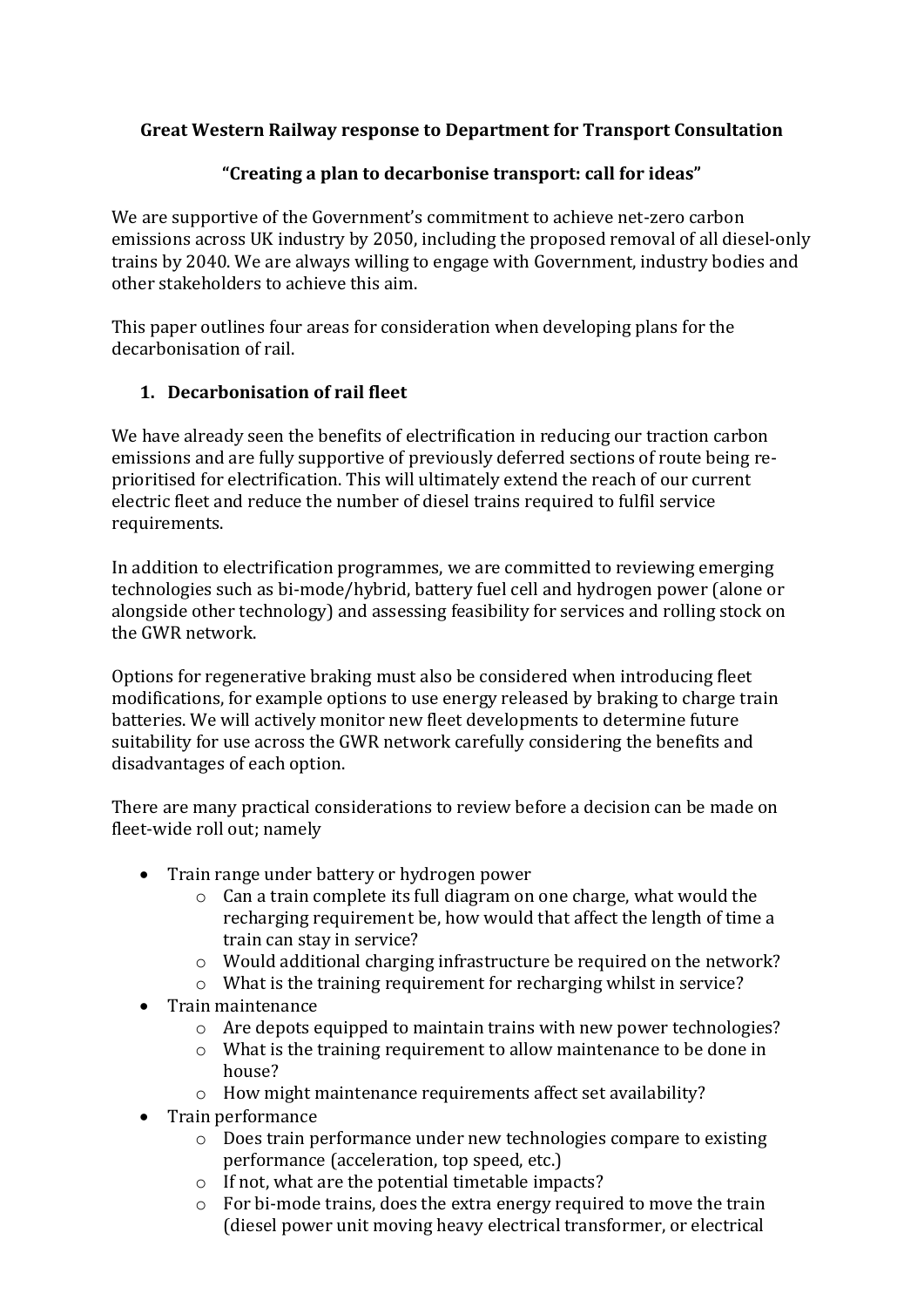equipment moving diesel power unit and fuel) still counter the emission saving of having the train run under electric power for part of its journey?

We recognise there are challenges with introducing new power options however none are insurmountable. It is, however, necessary to think about each issue carefully and in the context of the various other strategies in place, for example Network Rail's Depots and Stabling Strategy, to determine the overall best 'carbon free' technology. The aim must be to reduce any chance of a 'micro-fleet' dedicated to one area in order to maintain flexibility to deliver the timetable across the whole network.

The wider benefits of reducing diesel trains is also an important factor to consider, specifically the reduction in noise exposure for people living adjacent to the railway and a reduction in exhaust emissions which will help contribute to better local air quality, something that is a significant public health risk in many areas.

# **2. Decarbonisation of rail infrastructure- stations and depots**

Stations and depots are significant energy consumers and could benefit from investment in energy efficient and renewable technologies. We will continue to invest in asset energy efficiency, to reduce gas, electricity and water consumption and reviewing options to install renewable technologies where the asset demand can be met. We will continue to take a through-life cost approach to asset renewals considering the added benefits of carbon reduction when specifying works for refurbishment and new infrastructure.

GWR are fully supportive of Rail Delivery Group's recommendation to include a Residual Value Mechanism (RVM) for sustainability and environmental initiatives which will allow investment in technologies with a longer payback period which will undoubtedly bring wider economic benefits such as carbon reduction, resource protection and reduced waste.

### **3. Integrated Transport to support decarbonisation**

We have long been active advocates of integrated transport and are committed to supporting our passengers to make a low carbon end-to-end journey. We recognise that there is still considerable work to be done to fully integrate different transport modes alongside marketing activity needed to encourage behavioural change to achieve modal shift. Future transport provision must meet the needs of the modern-day customer, this is particularly relevant as we navigate the post-Covid world.

Rail, for many people, is only part of an end to end journey. We want to provide seamless travel between low carbon forms of transport both for our current customer base and potential future customers/passengers

We acknowledge the importance and benefits of:

• Active travel- connected walking and cycling routes to stations, the availability of secure cycle storage at stations enabling customers to confidently leave their bikes and make their onward journey by train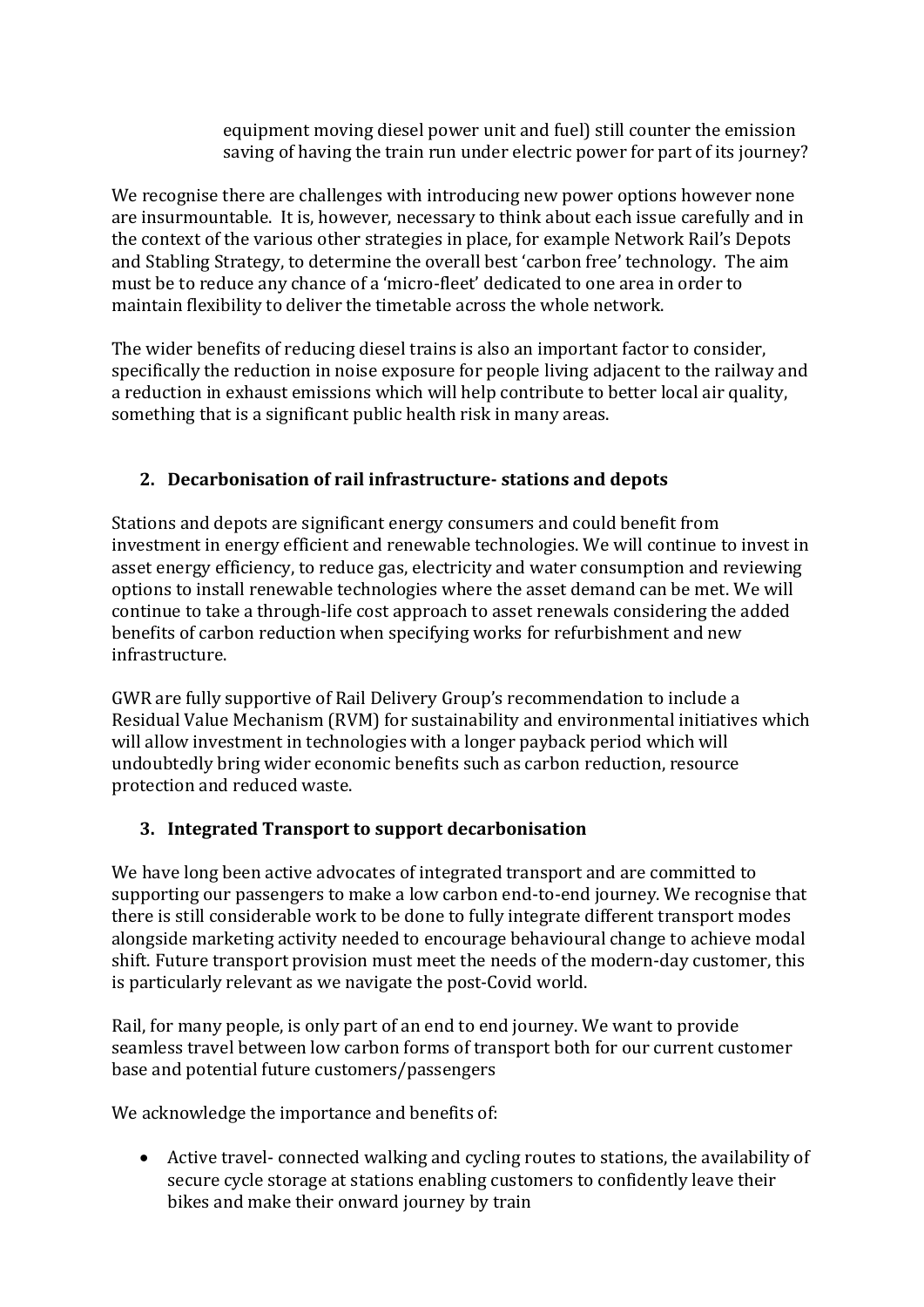- Maximising the environmental and wellbeing benefits of active travel helping to shape healthier communities
- Providing excellent bus access through all station forecourt redevelopment works to aid bus and rail
- Public cycle hire facilities that are accessible, cost effective and reliable
- Flexible ticketing including flexible season tickets to reflect changes in working patterns
	- o improving the marketing and awareness of them (particularly making them simple and easy to use – take the Bristol Freedom Pass example, where this was made less complex to access uptake increased)
	- o making flexible ticketing options more user-friendly, how we make more smart ticketing products available
- Positioning rail (and public transport) as part of the solution for local authorities wanting to achieve local air quality objectives, encouraging and supporting modal shift to reduce single car occupancy
- Electric vehicle charging investment at stations to support those passengers who have limited access to public transport/active modes, helping to decarbonise a passenger's journey to stations where other modes aren't feasible
- Car Club schemes with a preference for short range electric vehicles for short term hire (hours) to support passengers to make an end to end journey not feasible by bus, cycle or foot. This would require rapid charging infrastructure similar to the requirements for taxi ranks
- Removing barriers to accessing or choosing public transport- better connectivity, multi modal passenger information, multi modal ticketing, increased services in rural areas, improved accessibility
- Access to new schemes that support active travel, such as electric scooter rental

#### **4. Rail/public transport role in decarbonisation - improving air quality and reducing carbon**

We are identifying Local Authorities with Local Air Quality Plans across the GWR network, and where GWR services run e.g. North Downs line. We will outline how our services can play a part in supporting modal shift and reducing car use. Rail travel remains one of the lowest carbon transport options, moving more passengers per kilometre than any other mode. As economic activity begins to recommence post Covid-19, and more people return to work, GWR will use all communication channels to restore passenger confidence in using public transport, enticing back customers who prefer private car use. Despite record low pollution levels during the Covid restrictions, current research suggests car use will be the preferred mode of transport through the Covid recovery period. An overreliance on cars will result in an increased carbon output and congestion on the road network which will hamper Local Authorities achieving their air quality improvement objectives.

Rail plays a vital part in maintaining a strong economy, now more than ever as we adapt to the post-Covid world. We recognise the impact of recent events on our communities, regions, local businesses and employees and are committed to playing our part in the economic recovery. We are aware of the challenges ahead to entice the public back to rail travel and fully appreciate that the rail industry will never return to its previous state, however these unprecedented times offer an amazing opportunity to adapt our offering and position ourselves once again as an essential part of society allowing